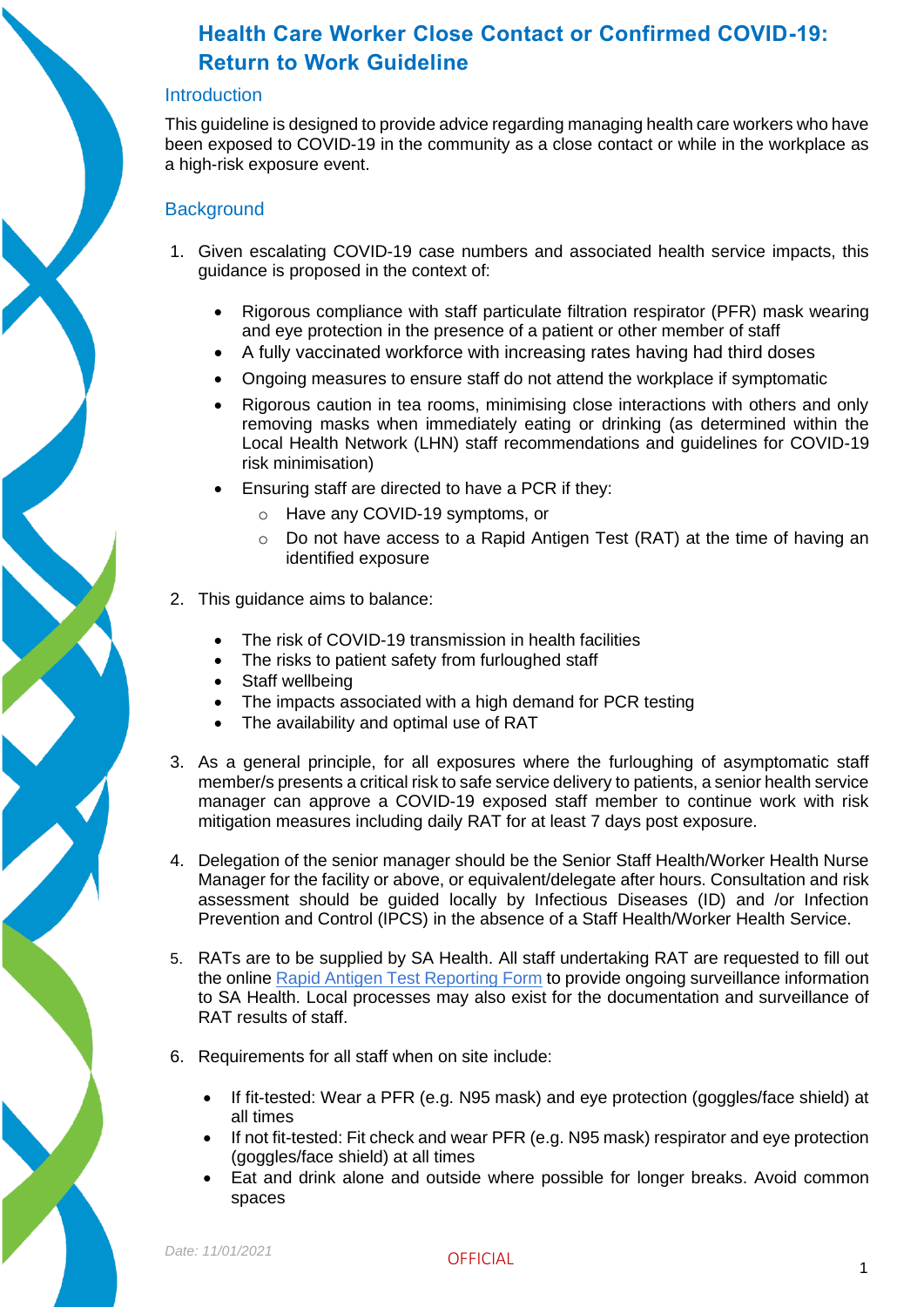

- STAFF MUST NOT remove mask/PFR in the presence of others at any time, including during breaks
- Daily monitoring for symptoms

### Healthcare Worker Requirements

The information in the table below provides specific details of the requirements for testing and isolation depending on an individual's exposure risk, including staff who are deemed a social or high-risk close contact of someone that tests positive for COVID-19. It also includes guidance on the management of those staff who have returned a positive COVID-19 result.

**Staff who are either identified as contacts of a COVID-19 positive case or return a COVID-19 positive result must follow the instructions of SA Health.** 

**Staff identified as a close or casual contact of a COVID-19 case, or who return a positive COVID-19 result may be notified by SA Health. Whether staff are notified by SA Health, or self-identify that they are a contact or COVID-19 positive, they must contact Clinical Worker Health Service (CWHS) within their LHN for further advice and instructions. This may be additional to SA Health requirements.**

**Close or casual contacts who develop COVID-19 symptoms at any time must undergo a PCR test and remain off site. Contact their manager as soon as practical.**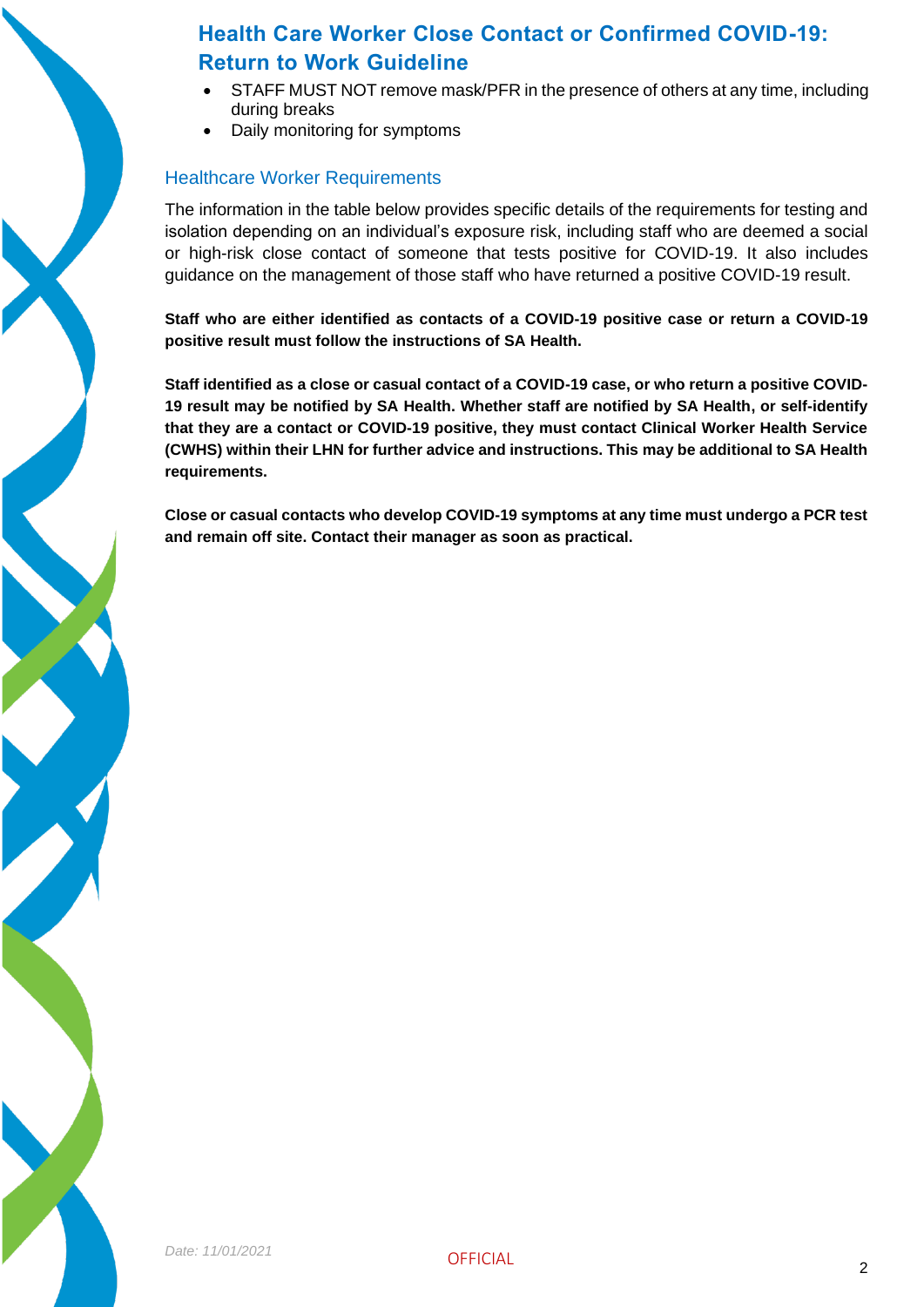|                                       | <b>Baseline risk/Standard</b>    |                                                | <b>Household Close Contact or intimate</b>     |
|---------------------------------------|----------------------------------|------------------------------------------------|------------------------------------------------|
| <b>Staff exposure type</b>            |                                  | <b>Close Contact (not household)</b>           | partner                                        |
|                                       |                                  |                                                | Where separation for quarantine has            |
|                                       |                                  | <b>Workplace exposure</b>                      | not been possible/maintained                   |
|                                       |                                  | <b>Close personal contact (15</b>              |                                                |
|                                       |                                  | min/indoors/no mask/close proximity)           |                                                |
|                                       |                                  | <b>Transmission Site</b>                       |                                                |
|                                       |                                  | <b>OR</b>                                      |                                                |
|                                       |                                  | <b>Household close contact or intimate</b>     |                                                |
|                                       |                                  | partner where complete separation              |                                                |
|                                       |                                  | has ocucrred for the quarantine                |                                                |
|                                       |                                  | period                                         |                                                |
| Naso-Pharyngeal (NP) PCR testing      | Nil                              | Day 1 (at time of notification) and RAT        | Day 1 (at time of notification) and day 6      |
| required                              |                                  |                                                |                                                |
|                                       |                                  | (self-collect to SA Pathology)                 | (Drive through testing SA Pathology)           |
|                                       |                                  |                                                |                                                |
| <b>Rapid Antigen Testing required</b> | Every 2 <sup>nd</sup> day        | Daily from day of exposure to day 6            | Daily from days 1-13 if working on-site        |
|                                       |                                  | Return to every 2 <sup>nd</sup> day thereafter | Return to every 2 <sup>nd</sup> day thereafter |
|                                       |                                  |                                                |                                                |
| <b>Return to work</b>                 |                                  |                                                | If possible, work from home until day 13       |
| (on-site)                             | Yes                              | Yes on day 1 of quarantine - following         | RAT is negative                                |
|                                       |                                  | negative RAT while awaiting PCR result         | If essential to return to on-site work, can    |
|                                       |                                  |                                                | return on-site if day 6 PCR is negative**      |
|                                       |                                  |                                                |                                                |
| <b>Monitoring of symptoms</b>         | Daily symptom monitoring         | Daily symptom monitoring                       | Daily symptom monitoring                       |
|                                       |                                  |                                                |                                                |
|                                       | Get PCR test if symptoms develop | Get PCR test if symptoms develop               | Get PCR test if symptoms develop               |

### **Guidelines for staff COVID-19 exposure with no symptoms**

OFFICIAL

*Date: 11/01/2021*

2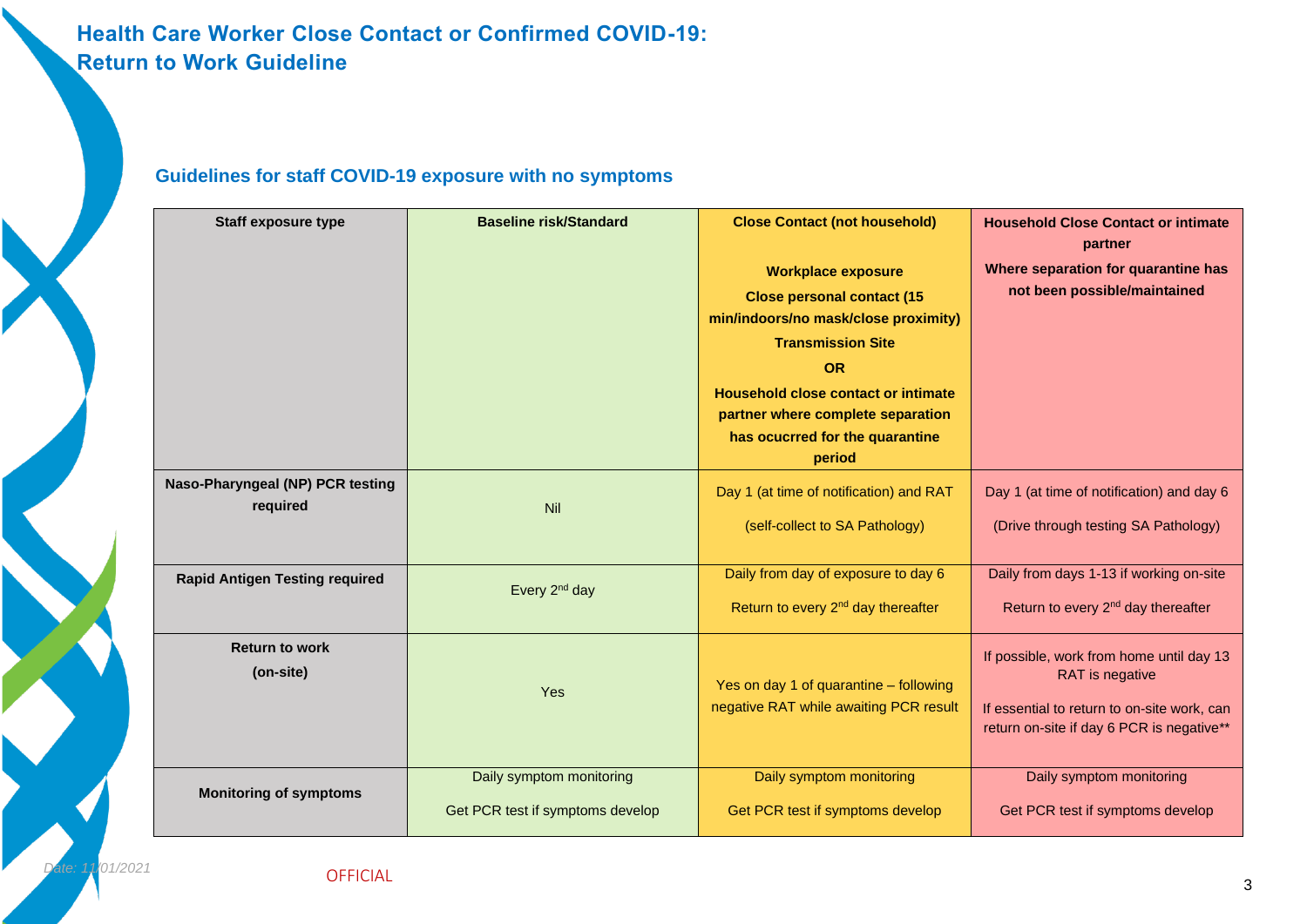|                            |                                                                        | Eat/drink alone in designated area                   | Eat/drink alone in designated area                   |
|----------------------------|------------------------------------------------------------------------|------------------------------------------------------|------------------------------------------------------|
| <b>STANDARD BEHAVIOUR*</b> | Eat/drink alone in designated area                                     | outside and ensure > 2 metres apart<br>from others   | outside and ensure > 2 metres apart<br>from others   |
|                            | Avoid common spaces                                                    | Must not remove mask in presence of<br>others        | Must not remove mask in presence of<br>others        |
|                            | Wear a mask and eye protection (N95 if                                 |                                                      |                                                      |
|                            | clinical staff or surgical mask if non-clinical<br>staff) at all times | Avoid common spaces                                  | Avoid common spaces                                  |
|                            |                                                                        | Wear a mask and eye protection (N95) at<br>all times | Wear a mask and eye protection (N95)<br>at all times |
|                            |                                                                        |                                                      |                                                      |

### Further information

*Date: 11/01/2021*

\*Home isolation must be in accordance with SA Health guidance available on the SA Health website. (Search: 'SA Health Isolation and Quarantine Advice'.)

\*\* In certain circumstances it may be necessary for staff who have household or other high-risk close contacts to return before the Day 6 PCR. This should be considered on an individual basis by the LHN Infectious Diseases +/- infection control team.

Any questions staff have in relation to staff COVID-19 exposure and staff health can be directed to your Local Health Network Clinical Worker Health Service.